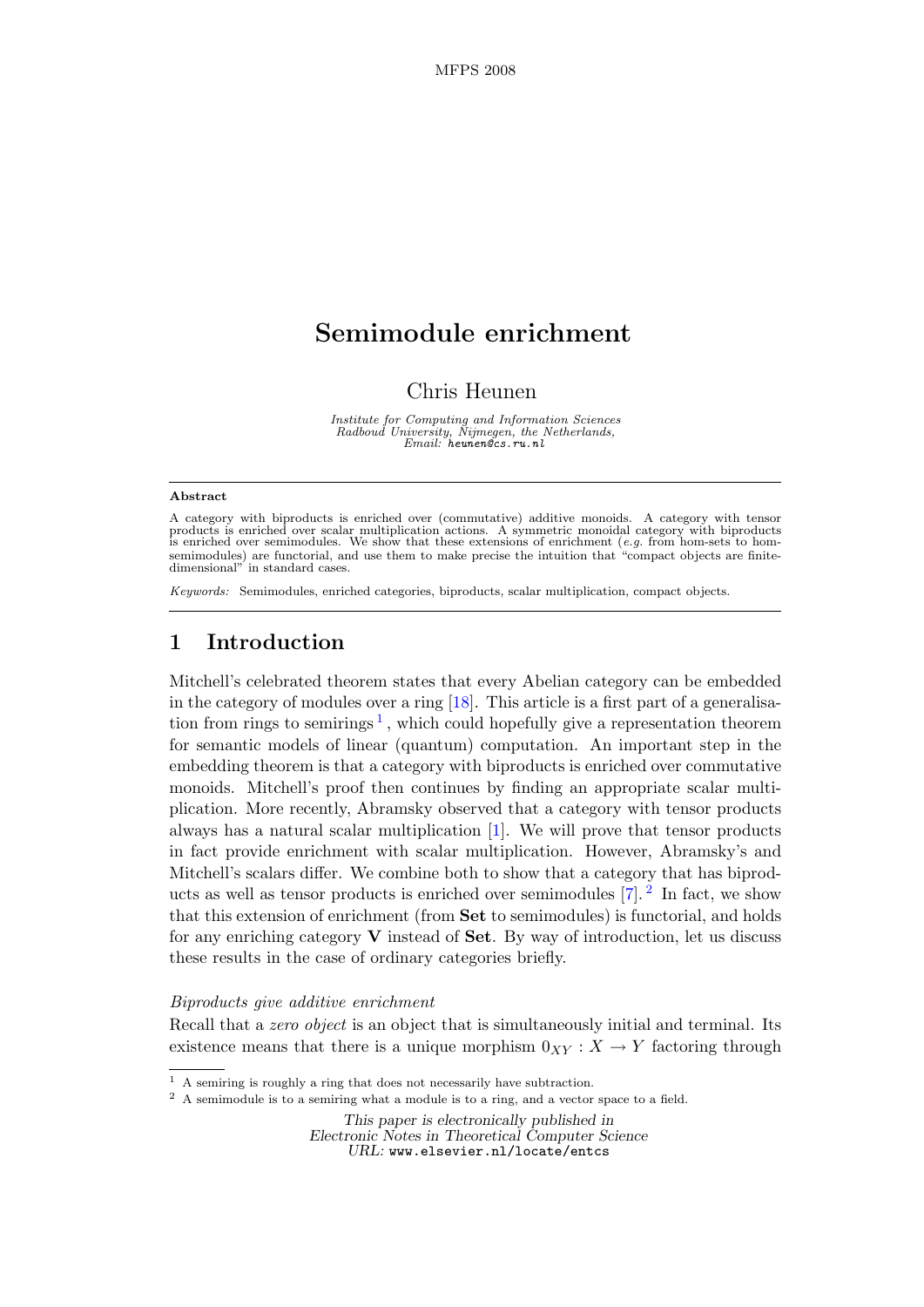the zero object between any two objects X and Y. A category  $C$  is said to have binary biproducts when it has coinciding (binary) products and (binary) coproducts such that

$$
\nabla X_1 \oplus X_2 \circ ((\kappa_1 \circ \pi_1) \oplus (\kappa_2 \circ \pi_2)) \circ \Delta_{X_1 \oplus X_2} = id_{X_1 \oplus X_2},
$$
\n(1)

<span id="page-1-3"></span><span id="page-1-2"></span><span id="page-1-1"></span>
$$
\pi_i \circ \kappa_i = \mathrm{id}_{X_i},\tag{2}
$$

$$
\pi_j \circ \kappa_i = 0_{X_i X_j} \text{ when } i \neq j,
$$
 (3)

where we write  $X_1 \oplus X_2$  for  $X_1 \times X_2 = X_1 + X_2$ ,  $\Delta$  for the diagonal  $\langle id, id \rangle$ ,  $\bigtriangledown$  for the codiagonal [id, id], and  $\pi$  and  $\kappa$  for the projections and coprojections. A category has *finite biproducts* when it has a zero object and binary biproducts. In order to prepare for later generalisation we shall be a bit formal and write Set-Cat for the category of Set-enriched categories, i.e. of locally small categories. We denote by BP(Set-Cat) the category of all locally small categories with finite biproducts and functors preserving them. By  $cMon(C)$  we denote the category of all commutative monoids in a symmetric monoidal category  $\mathbf{C}$ ; in case  $\mathbf{C} = \mathbf{Set}$ , we abbreviate it to cMon. Section [2](#page-3-0) considers an extension of enrichment that for ordinary categories is given as follows.

<span id="page-1-0"></span>Theorem 1.1 Locally small categories with finite biproducts are cMon-enriched, and this is functorially so: there is a functor  $BP(Set-Cat) \longrightarrow cMon-Cat$ .

**Proof.** We describe the monoid structure on the homset  $\mathbf{C}(X, Y)$  additively. The sum  $f + g : X \to Y$  of  $f : X \to Y$  and  $g : X \to Y$  is given by

$$
f + g: X \xrightarrow{\Delta} X \oplus X \xrightarrow{f \oplus g} Y \oplus Y \xrightarrow{\nabla} Y. \tag{4}
$$

The monoid unit is the zero morphism  $0_{XY} : X \rightarrow Y$ . Since morphisms in  $BP(Set-Cat)$  preserve biproducts, they also preserve this enrichment.  $\Box$ 

#### Tensor products give scalar multiplication enrichment

In any monoidal category C, the endomorphisms of the monoidal unit can be considered as a monoid of scalars, since one can define an action of it on the category called *scalar multiplication* as follows [\[1\]](#page-13-1). For a *scalar*  $s: I \to I$  and any morphism  $f: X \to Y$  of **C**, define  $s \bullet f: X \to Y$  as

$$
X \xrightarrow{\cong} I \otimes X \xrightarrow{s \otimes f} I \otimes Y \xrightarrow{\cong} Y.
$$

In particular,  $C(I, I)$  forms a monoid with  $id<sub>I</sub>$  as unit, and  $s \bullet t$  as multiplication. Thus we have the following lemma. For a fixed monoid  $M$  in  $\mathbb{C}$ , we denote by  $\text{Act}_{M}(C)$  the category of (left) actions of M [\[15,](#page-13-3) Section VII.4]; we use the shorthand  $\mathbf{Act}_M = \mathbf{Act}_M(\mathbf{Set})$ .

**Lemma 1.2** If C is a locally small monoidal category, then  $C(I, I)$  acts upon its homsets. In other words,  $\mathbf{C}(X,Y) \in \textbf{Act}_{\mathbf{C}(I,I)}$ .

Proof. To verify that the scalar multiplication defined above is an action one has to check that  $id_I \bullet f = f$  and  $s \bullet (t \bullet f) = (s \bullet t) \bullet f$ .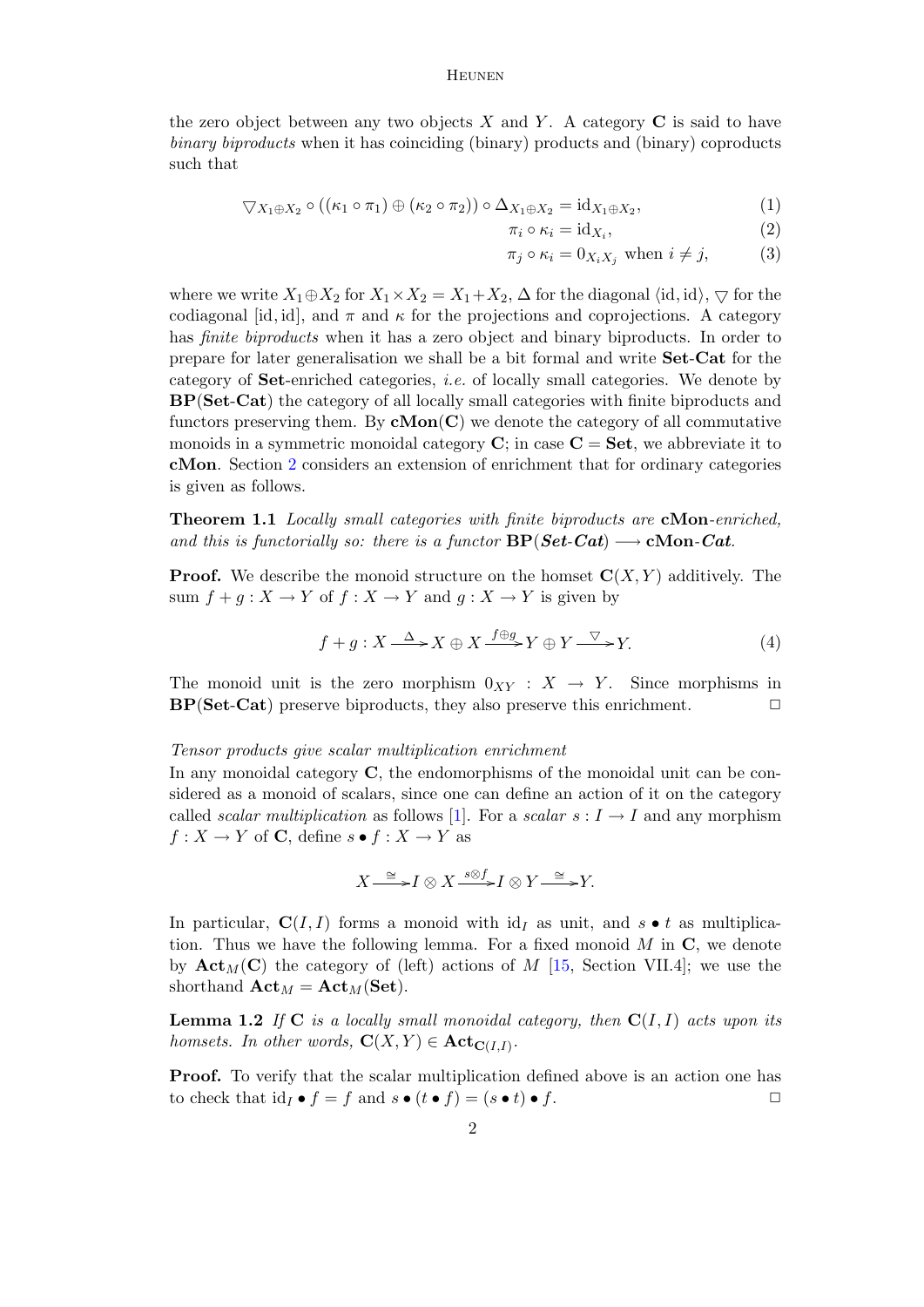This is the first step towards proving that every symmetric monoidal category **C** is enriched over  $\text{Act}_{\text{C}(I,I)}$ . To complete the reasoning we need to ensure that composition is a morphism in  $\mathbf{Act}_{\mathbf{C}(I,I)}$ . Because  $s \bullet (g \circ f) = g \circ (s \bullet f) = (s \bullet g) \circ f$ , we first have to equip  $\text{Act}_{\text{C}(I,I)}$  with a tensor structure, universal for bimorphisms. For this it suffices that C is symmetric monoidal. This will be proven in detail in Section [3](#page-6-0) using techniques by Kock and Day. For now, let us just state the result without proof. We write  $\text{Act} = \text{Act}(\text{Set})$  for the category of (left) actions of an arbitrary monoid, to be explained in more detail later.

<span id="page-2-0"></span>**Theorem 1.3** A symmetric monoidal **Set**-category **C** is enriched over  $\textbf{Act}_{C(I,I)}$ . This is functorially so: there is a functor **cMon**( $Set\text{-}Cat$ )  $\longrightarrow$  Act-Cat.

### Semimodule enrichment

If  $C$  is a symmetric monoidal category, then so is  $cMon(C)$ . Hence one can consider monoid objects in the latter category. First of all, such a 'double monoid' object is an object of  $cMon(C)$ , *i.e.* a commutative monoid that we write additively as  $(S, +, 0)$ . Furthermore, it carries monoid structure  $I \rightarrow S \rightarrow S \rightarrow S \otimes S$ . Because the latter are morphisms in  $\mathbf{cMon}(\mathbf{C})$ , we can recognize the objects of  $\mathbf{Mon}(\mathbf{cMon}(\mathbf{C}))$  as  $S \in \mathbb{C}$  equipped with a commutative monoid structure  $(+, 0)$  and a monoid structure  $(\cdot, 1)$  such that

$$
s \cdot (s' + s'') = (s \cdot s') + (s \cdot s''),
$$
  
\n
$$
(s + s') \cdot s'' = (s \cdot s'') + (s \cdot s''),
$$
  
\n
$$
s \cdot 0 = 0 = 0 \cdot s.
$$

In other words:  $Mon(cMon) = SRng$ , the category of semirings. This identification allows one to consider a semiring whose carrier is not a set: we define  $\mathbf{SRng}(\mathbf{C}) = \mathbf{Mon}(\mathbf{cMon}(\mathbf{C}))$  for any symmetric monoidal category **C**. Although the multiplication (*i.e.* the outer monoid multiplication  $\cdot$ ) need not be commutative in general, we will mostly consider only the full subcategory  $\mathbf{cSRng}(C)$  of commutative semirings.

Given a monoid object S in a symmetric monoidal category  $cMon(C)$ , one can consider the actions of S on objects of the category. In a similar fashion as above, we can recognize these as semimodules over the semiring  $S$ ; the commutative monoid that is being acted upon then is the additive group of the semimodule. After all, a semimodule is a space of 'vectors' that can be added, and can be multiplied by a scalar [\[7\]](#page-13-2). In other words:  $\mathbf{Act}_{S}(\mathbf{cMon}) = \mathbf{SMod}_{S}$ , the category of semimodules over S. This identification allows one to consider a semimodule without an underlying set: we define  $\textbf{SMod}_S(C) = \textbf{Act}_S(\textbf{cMon}(C))$  for any symmetric monoidal category C.

Let us consider a few examples. It is well-known that  $\mathbb{Z}\text{-modules}$  are simply Abelian groups, so that  $\mathbf{Act}_{\mathbb{Z}}(c\mathbf{Mon}) \cong \mathbf{Ab}$ . Since an action of N on a commutative monoid is already completely fixed by its monoid structure, we have  $\text{Act}_{N}(\text{cMon}) \cong$ **cMon(Set).** Looking at the Boolean semiring  $\mathbb{B} = (\{0, 1\}, \max, 0, \min, 1)$ , we can identify an action of  $\mathbb B$  on a commutative monoid L as an idempotent commutative monoid, because  $l = 1 \cdot l = \max(1, 1) \cdot l = \max(1 \cdot l, 1 \cdot l) = \max(l, l)$ . Hence  $\mathbf{Act}_{\mathbb{R}}(\mathbf{cMon}) \cong \mathbf{SLat}$ , the category of (bounded) semilattices.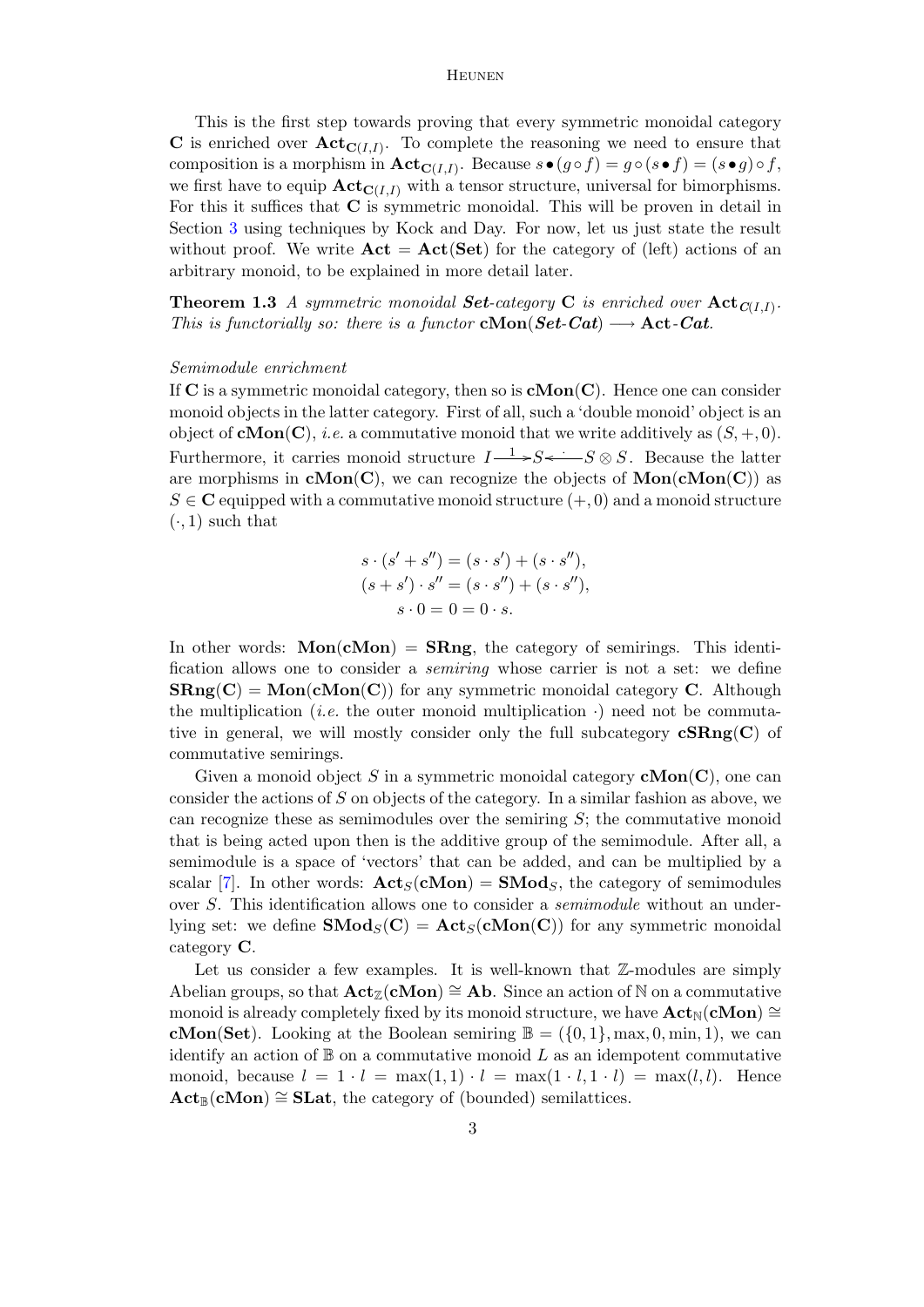Now suppose we have a locally small category C with finite biproducts as well as tensor products, *i.e.*  $C \in \mathbf{cMon}(\mathbf{BP}(\mathbf{Set}\text{-}\mathbf{Cat}))$ .<sup>[3](#page-3-1)</sup> Then it is enriched with both addition and scalar multiplication distributing over it. In other words, combinining Theorems [1.1](#page-1-0) and [1.3](#page-2-0) gives the following result, that is studied in more detail in Section [4.](#page-10-0)

### Corollary 1.4 There is a functor cMon(BP(Set-Cat))  $\longrightarrow$  SMod-Cat.

Proof. If C and D are symmetric monoidal categories, then a symmetric monoidal functor  $C \to D$  restricts to a functor  $cMon(C) \to cMon(D)$ . So Theorem [1.1](#page-1-0) provides a functor **cMon**( $BP(Set-Cat)$ )  $\rightarrow$  **cMon**(**cMon-Cat**). The general version of Theorem [1.3](#page-2-0) that we will prove later provides a functor **cMon**(**cMon-Cat**)  $\rightarrow$  $\textbf{Act}(\textbf{cMon})\textbf{-Cat}$ . Composing both functors establishes the result.  $\Box$ 

Summarizing, we have the following diagram.

<span id="page-3-3"></span>

In order for the combination of Theorems [1.1](#page-1-0) and [1.3](#page-2-0) to make sense, the whole story, or at least Theorem [1.3,](#page-2-0) has to be generalized to an enriched setting. Sections [2–](#page-3-0)[4](#page-10-0) explain the above diagram in more detail, and generalize it to enriching categories  $V$ that not necessarily equal Set. Section [5](#page-11-0) applies this to make precise the intuition that compact objects are "finite-dimensional" in these cases.

# <span id="page-3-0"></span>2 Additive enrichment

This section proves that a V-category with finite biproducts can be seen as a  $cMon(V)$ -category, and that this change of perspective is functorial. Before this general version of Theorem [1.1](#page-1-0) can even be stated, we need to consider an enriched version of the notion of biproduct. The following theorem characterizes algebraically how to recognize when a tensor product is in fact a coproduct, in a way reminiscent of  $[6]$  (see also  $[5]$ ).

<span id="page-3-2"></span>**Theorem 2.1** Let  $(C, \oplus, 0)$  be a symmetric monoidal category. Then  $(\oplus, 0)$  provides finite coproducts if and only if the forgetful functor  $cMon(C) \rightarrow C$  is an isomorphism of categories.

**Proof.** Suppose that  $(\oplus, 0)$  provides finite coproducts, with the coherence maps  $\alpha, \lambda$  and  $\rho$  induced by the coproducts. Let  $U : \mathbf{cMon}(\mathbf{C}) \to \mathbf{C}$  be the forgetful

<span id="page-3-1"></span><sup>&</sup>lt;sup>3</sup> Objects of **cMon(Cat)** are *strict* symmetric monoidal categories, *i.e.* categories in which there are not just isomorphisms between  $X \otimes (Y \otimes Z)$  and  $(X \otimes Y) \otimes Z$  and so on, but equalities. To ease the presentation, we therefore mean *strict* (symmetric) monoidal categories whenever we talk about categories with tensor products, especially in the general **V**-enriched setting, although some results are more general.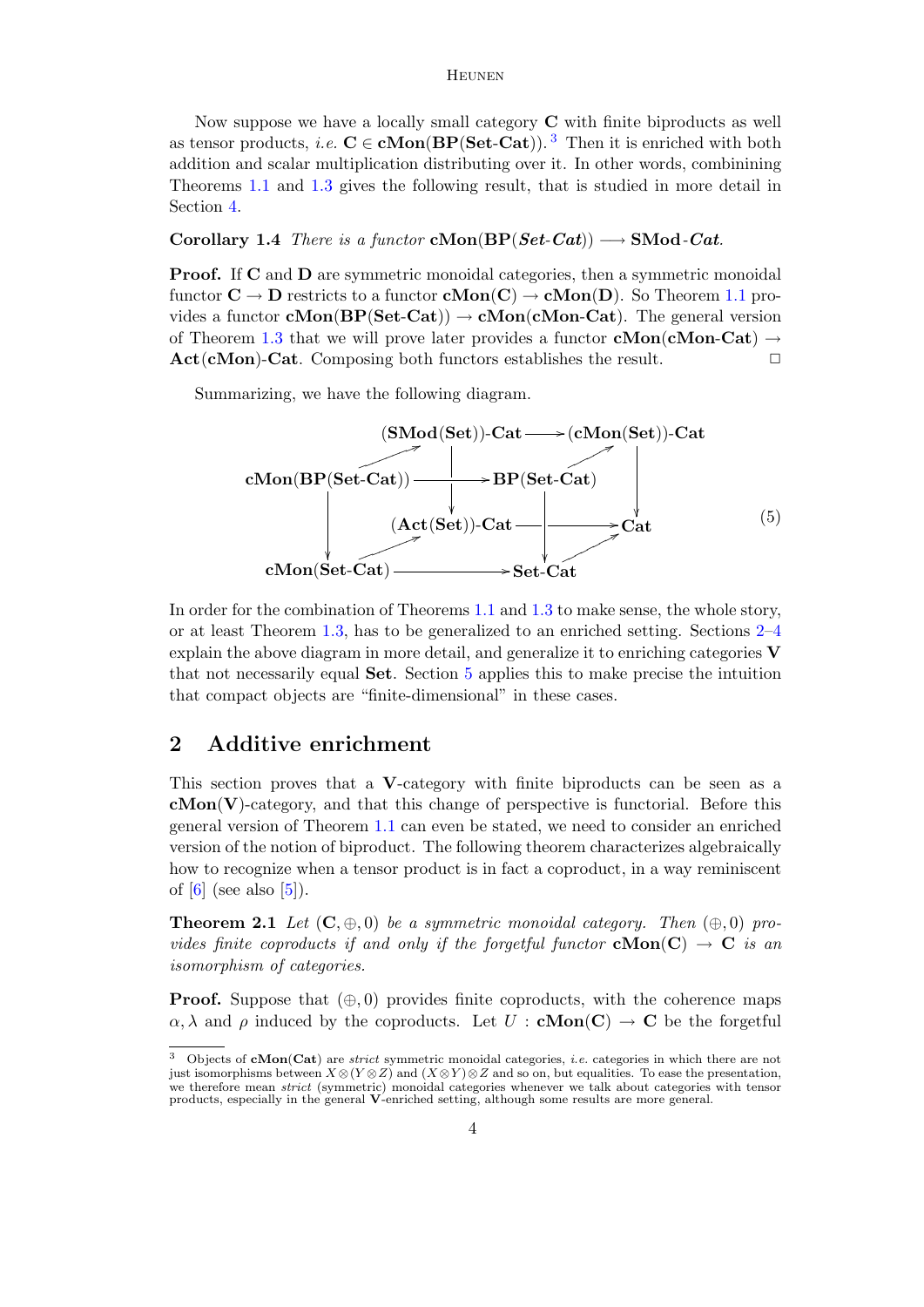functor acting on objects as  $U(X, \mu, \eta) = X$  and on morphisms as  $U(f) = f$ . Define  $C : \mathbf{C} \to \mathbf{cMon}(\mathbf{C})$  on objects as  $C(X) = (X, \nabla, u)$ , where  $\nabla = [\mathrm{id}_X, \mathrm{id}_X]$ :  $X \oplus X \to X$ , and u is the unique morphism  $0 \to X$ . On a morphism f, it acts as  $C(f) = f$ . Then trivially  $U \circ C = Id$ . To prove that also  $C \circ U = Id$ , we show that there can be only one (commutative) monoid structure on  $X \in \mathbb{C}$  with respect to  $(\oplus, 0)$ , *i.e.* for any  $(X, \mu, \eta) \in \mathbf{cMon}(\mathbf{C})$  one has that  $\mu = [\text{id}, \text{id}]$ . This suffices because  $\eta$  is necessarily the unique morphism  $0 \to X$ . We have

$$
\mu \circ \kappa_1 = \mu \circ [\kappa_1, \kappa_2 \circ u] \circ \kappa_1 = \mu \circ (\mathrm{id} \oplus u) \circ \kappa_1 = \rho^{-1} \circ \kappa_1 = \mathrm{id},
$$

since  $\kappa_1 : X \to X \oplus 0$  equals the coherence isomorphism  $\rho$ . Likewise  $\mu \circ \kappa_2 = id$ , so  $\mu = [id, id]$ , as needed.

Conversely, suppose that  $cMon(C) \xleftarrow{U} C$  is an isomorphism. By definition  $U(X, \mu, \eta) = X$ , so the monoid  $C(X)$  is carried by X. Since C is a functor, the monoid structure maps, say  $\nabla X : X \oplus X \to X$  and  $u_X : 0 \to X$ , are natural in X. We first prove that 0 is an initial object. We have that  $(0, \nabla_0, u_0)$  and  $(0, \lambda_0, \text{id}_0)$  are both monoids (in C). Moreover they satisfy the Hilton-Eckmann condition  $(A.1)$ , so by Theorem [A.1](#page-14-1) in [A](#page-14-2)ppendix A we have  $u_0 = id_0$ . Naturality of u yields

$$
f = f \circ id_0 = f \circ u_0 = u_X
$$

for any  $f: 0 \to X$ . Hence  $u_X$  is the unique morphism  $0 \to X$ , and 0 is indeed an initial object. Finally, we show that  $X \oplus Y$  is a coproduct of X and Y. Define as coproduct injections  $\kappa: X \longrightarrow X \oplus 0 \longrightarrow X \oplus Y$  and  $\kappa': Y \longrightarrow 0 \oplus Y \longrightarrow^{\text{u}} X \oplus Y$ . For given  $f: X \to Z$  and  $g: Y \to Z$ , put  $[f, g] = \bigtriangledown_Z \circ (f \oplus g) : X \oplus Y \to Z$ . Then

$$
[f,g] \circ \kappa_X = \nabla_Z \circ (f \oplus g) \circ (\mathrm{id} \oplus u_Y) \circ \rho
$$
  
=  $\nabla_Z \circ (\mathrm{id} \oplus (g \circ u_Y)) \circ (f \oplus \mathrm{id}) \circ \rho$  (*u* natural)  
=  $\nabla_Z \circ (\mathrm{id} \oplus u_Y) \circ (f \oplus \mathrm{id}) \circ \rho$  ( $\nabla, u$  monoid)  
=  $\rho^{-1} \circ (f \oplus \mathrm{id}) \circ \rho = f$ . (*ρ* natural)

Analogously,  $[f, g] \circ \kappa_Y = g$ . Moreover,  $[f, g]$  is the unique such map since

$$
[\kappa_X, \kappa_Y] = (\nabla_X \oplus \nabla_Y) \circ (\mathrm{id} \oplus \gamma \oplus \mathrm{id}) \circ (\mathrm{id} \oplus u_Y \oplus \mathrm{id})
$$
  
\n
$$
\circ (\rho \oplus \mathrm{id}) \circ (\mathrm{id} \oplus u_X \oplus \mathrm{id}) \circ (\mathrm{id} \oplus \lambda)
$$
  
\n
$$
= (\nabla_X \oplus \mathrm{id}) \circ (\mathrm{id} \oplus \nabla_Y) \circ (\mathrm{id} \oplus u_Y \oplus \mathrm{id}) \circ (\mathrm{id} \oplus \gamma \oplus \mathrm{id})
$$
  
\n
$$
\circ (\rho \oplus \mathrm{id}) \circ (\mathrm{id} \oplus u_X \oplus \mathrm{id}) \circ (\mathrm{id} \oplus \lambda)
$$
  
\n
$$
= (\nabla_X \oplus \mathrm{id}) \circ (\mathrm{id} \oplus \lambda^{-1}) \circ (\mathrm{id} \oplus \gamma \oplus \mathrm{id})
$$
  
\n
$$
\circ (\rho \oplus \mathrm{id}) \circ (\mathrm{id} \oplus u_X \oplus \mathrm{id}) \circ (\mathrm{id} \oplus \lambda)
$$
  
\n
$$
= (\nabla_X \oplus \mathrm{id}) \circ (\mathrm{id} \oplus u_X \oplus \mathrm{id}) \circ (\mathrm{id} \oplus \lambda)
$$
  
\n
$$
= (\mathrm{id} \oplus \lambda^{-1}) \circ (\mathrm{id} \oplus \lambda) = \mathrm{id}.
$$

 $\Box$ 

Dually, a symmetric monoidal structure  $(\oplus, 0)$  on a category **C** provides finite products if and only if  $\mathbb{C}^{\text{op}}$  is isomorphic to the category of commutative comonoids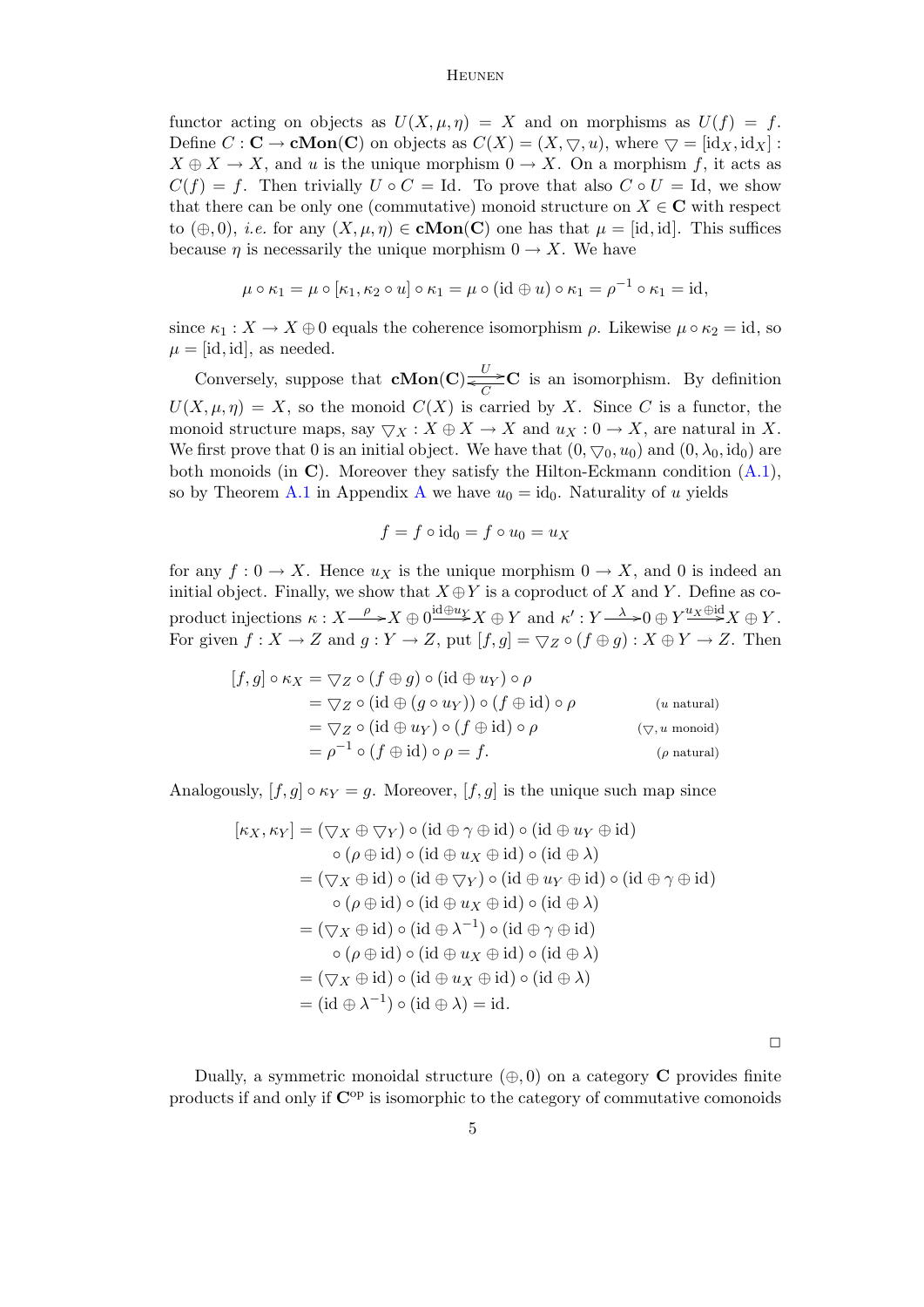in C. Let us write  $C^{\leq}$  for the full subcategory of  $C^{op} \times C$  consisting of objects  $(X, X)$ . Its objects can be identified with those of **C**, and a morphism  $f : X \to Y$ in  $\mathbb{C}^{\rightharpoonup}$  is a pair of morphisms  $f^{\leftarrow}: Y \to X, f^{\rightarrow}: X \to Y$  of C. If C is (symmetric) monoidal (closed), so is  $C^{\frac{1}{2}}$ . Hence an object in  $cMon(C^{\frac{1}{2}})$  consists of a monoid and a comonoid in  $C$  with the same carrier object. Thus we arrive at the following algebraic characterization of how to recognize when a tensor product in fact provides finite biproducts.

<span id="page-5-0"></span>**Corollary 2.2** Let  $(C, \oplus, 0)$  be a symmetric monoidal category. Then  $(\oplus, 0)$  provides finite biproducts if and only if the underlying functor  $\mathbf{cMon}(\mathbf{C}^{\leq}) \to \mathbf{C}^{\leq}$  is an isomorphism.

**Proof.** Suppose the underlying functor is an isomorphism. Then 0 is an initial object by Theorem [2.1,](#page-3-2) and a terminal object by the dual of that Theorem. Hence 0 is a zero object. Condition  $(1)$ – $(3)$  are satisfied; let us show *e.g.* condition  $(2)$ :

$$
\pi_X \circ \kappa_X = \rho^{-1} \circ (\mathrm{id} \oplus n_Y) \circ (\mathrm{id} \oplus u_Y) \circ \rho = \rho^{-1} \circ (\mathrm{id} \oplus u_Y) \circ \rho = \mathrm{id}_X.
$$

The converse is trivial: if **C** has coinciding finite products and coproducts, then Theorem [2.1](#page-3-2) and its dual show that the underlying functor is an isomorphism. (See also footnote [3.](#page-3-1))  $\Box$ 

Compare this to the following: a category C is self-dual, *i.e.*  $C \cong \mathbb{C}^{\text{op}}$ , if and only if the forgetful functor  $\mathbf{C}^{\leftrightharpoonup} \to \mathbf{C}$  is an isomorphism.

We now turn this algebraic characterization of biproducts in locally small categories into a definition of biproducts in  $V$ -categories. The notion of monoid in a monoidal category duly enriches. For an enriching (symmetric) monoidal category **V**, we speak of  $C \in \text{cMon}(V\text{-Cat})$  as a '(symmetric) monoidal V-category'. This means that C comes equipped with morphisms

$$
\otimes_{\mathbf{C}} : \mathbf{C}(X,Y) \otimes_{\mathbf{V}} \mathbf{C}(X',Y') \to \mathbf{C}(X \otimes_{\mathbf{C}} X',Y \otimes_{\mathbf{C}} Y')
$$

in V. A (commutative) monoid object in C then consists of an object  $X \in \mathbb{C}$ together with morphisms  $\mu: I_{\mathbf{V}} \to \mathbf{C}(X \otimes_{\mathbf{C}} X, X)$  and  $\eta: I_{\mathbf{V}} \to \mathbf{C}(I_{\mathbf{C}}, X)$ , making the appropriate diagrams (in V) commute. The definition of  $\mathbb{C}^{\leq}$  above also works for V-enriched categories C. Hence Corollary [2.2](#page-5-0) enables us to talk about finite biproducts in V-enriched categories without having to resort to product structure on V or weighted (co)limits. In particular, it is more general than the usual notion of a V-coproduct, which needs V to have finite products — if V is a category with finite products, then finite coproduct structure on a  $V$ -category  $C$  is traditionally regarded as V-natural isomorphisms  $\mathbf{C}(X \oplus Y, -) \cong \mathbf{C}(X, -) \times \mathbf{C}(Y, -)$  and  $C(0, -) \cong 1$  [\[11\]](#page-13-6). Let us collect all enriched categories with finite biproducts in a category. For a symmetric monoidal category  $V$ , define  $BP(V\text{-}\mathrm{Cat})$  as the full subcategory of  $cMon(V-Cat)$  consisting of V-categories C such that the underlying functor  $cMon(C^{\leftrightarrows}) \rightarrow C^{\leftrightarrows}$  is an isomorphism.

We are now in a position to tackle the general version of Theorem [1.1.](#page-1-0) The next theorem proves that V-enrichment of a category that has biproducts in the above sense can be lifted to an enrichment over  $\mathbf{cMon}(V)$ .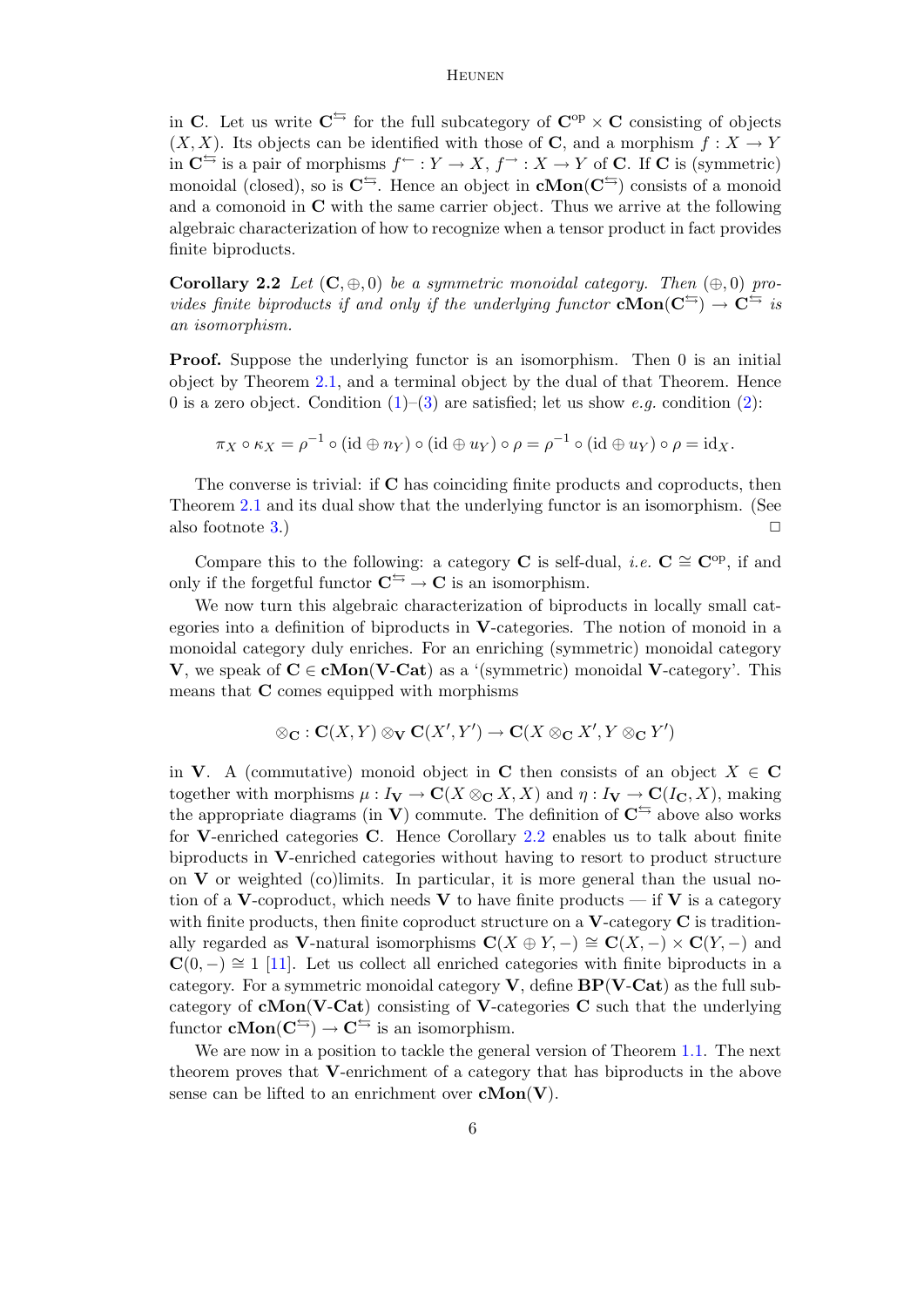**Theorem 2.3** Let **V** be a symmetric monoidal category. There is a functor

$$
(-)^{\oplus}:\mathrm{BP}(\mathbf{V}\text{-}\mathbf{\textit{Cat}})\longrightarrow(\mathbf{cMon}(\mathbf{V}))\text{-}\mathbf{\textit{Cat}}.
$$

**Proof.** Let  $(C, \oplus, 0) \in BP(V\text{-}\mathbf{Cat})$ . It comes equipped with  $\Delta_X : I_V \to \mathbf{C}(X, X \oplus Y)$  $X$ ,  $\nabla_X : I_V \to \mathbf{C}(X \oplus X, X)$ ,  $u_X : I_V \to \mathbf{C}(0, X)$  and  $n_X : I_V \to \mathbf{C}(X, 0)$ . The objects of  $\mathbb{C}^{\oplus}$  are those of C. The carrier of the homobject  $\mathbb{C}^{\oplus}(X, Y)$  is  $C(X, Y) \in V$ . Its monoid unit  $0_{XY}: I_V \to C(X, Y)$  is given by

$$
0_{XY}: I_{\mathbf{V}} \stackrel{\cong}{\longrightarrow} I_{\mathbf{V}} \otimes I_{\mathbf{V}} \stackrel{n_X \otimes u_Y}{\longrightarrow} \mathbf{C}(X,0) \otimes \mathbf{C}(0,Y) \stackrel{\circ_{\mathbf{C}}}{\longrightarrow} \mathbf{C}(X,Y)
$$

The monoid multiplication + :  $\mathbf{C}(X,Y) \otimes \mathbf{C}(X,Y) \to \mathbf{C}(X,Y)$  of the homobject  $C(X, Y)$  is given as follows.

$$
\mathbf{C}(X,Y) \otimes \mathbf{C}(X,Y) \rightarrow - - - - - - - - - - - \rightarrow \mathbf{C}(X,Y)
$$
\n
$$
\oplus \qquad \qquad \downarrow \qquad \qquad \downarrow \qquad \qquad \downarrow \qquad \qquad \downarrow \qquad \qquad \downarrow \qquad \qquad \downarrow \qquad \qquad \downarrow \qquad \qquad \downarrow \qquad \qquad \downarrow \qquad \qquad \downarrow \qquad \qquad \downarrow \qquad \qquad \downarrow \qquad \qquad \downarrow \qquad \qquad \downarrow \qquad \qquad \downarrow \qquad \qquad \downarrow \qquad \qquad \downarrow \qquad \qquad \downarrow \qquad \qquad \downarrow \qquad \qquad \downarrow \qquad \qquad \downarrow \qquad \qquad \downarrow \qquad \qquad \downarrow \qquad \qquad \downarrow \qquad \qquad \downarrow \qquad \qquad \downarrow \qquad \qquad \downarrow \qquad \qquad \downarrow \qquad \qquad \downarrow \qquad \downarrow \qquad \qquad \downarrow \qquad \qquad \downarrow \qquad \qquad \downarrow \qquad \qquad \downarrow \qquad \qquad \downarrow \qquad \qquad \downarrow \qquad \qquad \downarrow \qquad \qquad \downarrow \qquad \qquad \downarrow \qquad \qquad \downarrow \qquad \qquad \downarrow \qquad \qquad \downarrow \qquad \qquad \downarrow \qquad \qquad \downarrow \qquad \qquad \downarrow \qquad \qquad \downarrow \qquad \qquad \downarrow \qquad \qquad \downarrow \qquad \qquad \downarrow \qquad \qquad \downarrow \qquad \qquad \downarrow \qquad \qquad \downarrow \qquad \qquad \downarrow \qquad \qquad \downarrow \qquad \qquad \downarrow \qquad \qquad \downarrow \qquad \qquad \downarrow \qquad \qquad \downarrow \qquad \qquad \downarrow \qquad \qquad \downarrow \qquad \qquad \downarrow \qquad \qquad \downarrow \qquad \qquad \downarrow \qquad \qquad \downarrow \qquad \qquad \downarrow \qquad \qquad \downarrow \qquad \qquad \downarrow \qquad \qquad \downarrow \qquad \qquad \downarrow \qquad \qquad \downarrow \qquad \qquad \downarrow \qquad \qquad \downarrow \qquad \qquad \downarrow \qquad \qquad \downarrow \qquad \qquad \downarrow \qquad \qquad \downarrow \qquad \qquad \downarrow \qquad \qquad \downarrow \qquad \q
$$

Composition  $\circ_{\mathbf{C}}$  is a monoid morphism for this structure because  $\oplus$  is a **V**-functor. We leave it to the reader to show that this data indeed defines a commutative monoid; essentially it is an enriched version of the argument for Set-categories.

Since a morphism in  $BP(V-Cat)$  is a V-functor that (strictly) preserves the biproduct structure, and because  $\Delta, \nabla, n, u$  are natural, this assignment  $\mathbf{C} \mapsto \mathbf{C}^{\oplus}$ is functorial.  $\Box$ 

### <span id="page-6-0"></span>3 Scalar multiplication enrichment

The introduction set the first step towards proving that every monoidal category  $\bf{C}$  is enriched over  $\mathbf{Act}_{\mathbf{C}(I,I)}(\mathbf{Set})$ . Before we consider the general enriched situation, let us complete the reasoning in the Set-enriched setting, by ensuring that composition is a morphism in  $\mathbf{Act}_{\mathbf{C}(I,I)}(\mathbf{Set})$ . Because  $s \bullet (g \circ f) = g \circ (s \bullet f) = (s \bullet g) \circ f$ , this requires that  $\mathbf{Act}_{\mathbf{C}(I,I)}(\mathbf{Set})$  is equipped with a tensor structure that is universal for bimorphisms. This will occupy us for the next few lemmas, that apply techniques developed by Kock and Day  $([13], \text{ but see also } [10]).$  $([13], \text{ but see also } [10]).$  $([13], \text{ but see also } [10]).$  $([13], \text{ but see also } [10]).$  $([13], \text{ but see also } [10]).$ 

<span id="page-6-1"></span>**Lemma 3.1** If  $C$  is a locally small (symmetric) monoidal category, then  $C(I, I)$  is a (commutative) monoid.

**Proof.** [\[12](#page-13-9)[,1\]](#page-13-1) By the Hilton-Eckmann argument (see Appendix [A\)](#page-14-2) the monoid  $({\bf C}(I, I), \bullet, id_I)$  coincides with  $({\bf C}(I, I), \circ, id_I)$ , and is in fact commutative. The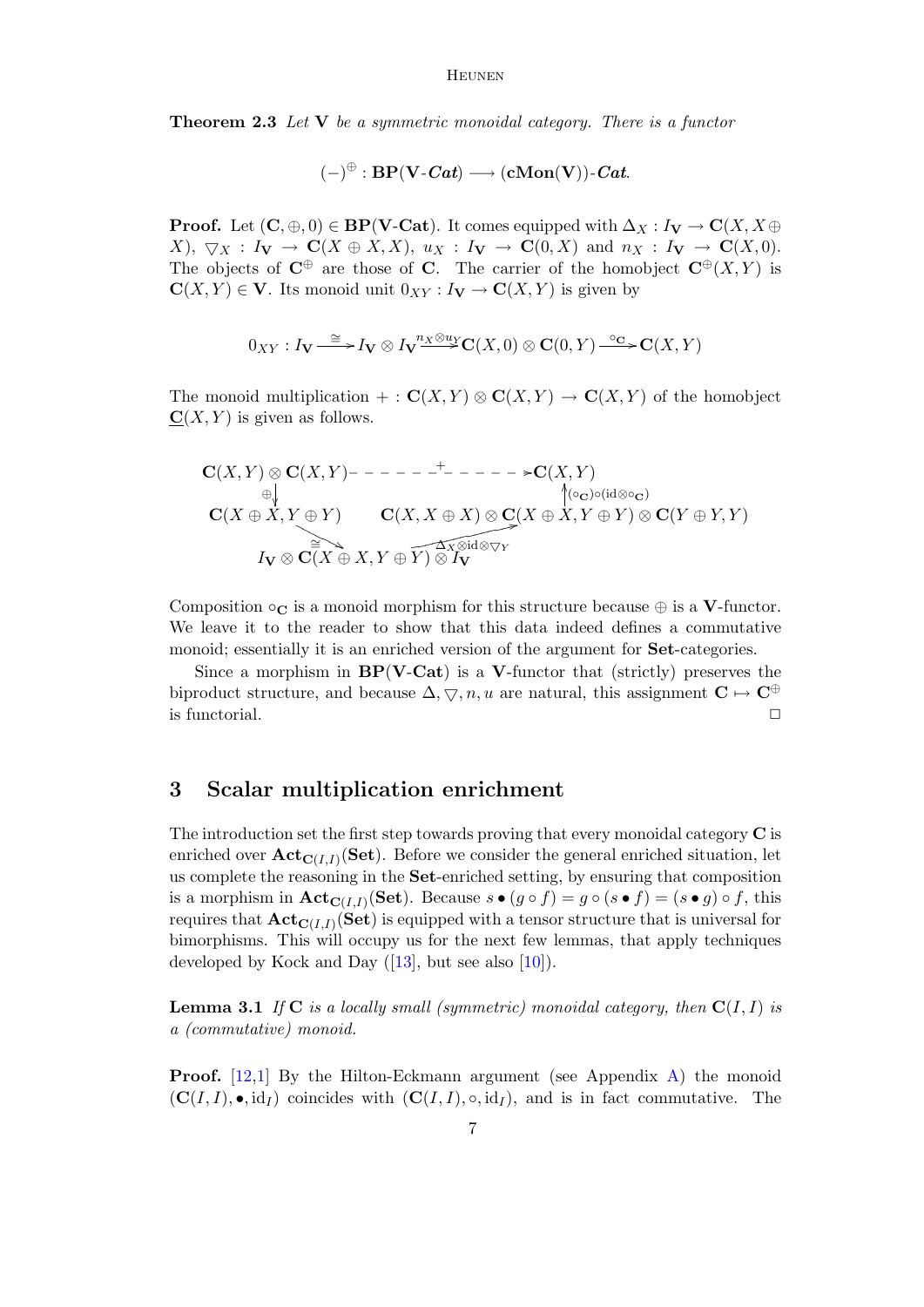following diagram establishes commutativity directly.



Notice how this essentially uses the coherence axiom  $\lambda_I = \rho_I$ .

If  $V$  is a symmetric monoidal category, then so is  $V$ -Cat [\[3\]](#page-13-10). Hence it makes sense to talk of (strict) monoidal **V**-categories as objects of  $\text{Mon}(\textbf{V-Cat})$ . In fact, the previous lemma extends functorially and enriches: if  $V$  is a symmetric monoidal category, then there is a functor  $\mathbf{cMon}(\mathbf{V}\text{-}\mathbf{Cat}) \to \mathbf{cMon}(\mathbf{V})$ .

Recall that a monad  $T$  on a symmetric monoidal category is called *strong* if there is a "strength" natural transformation st :  $X \otimes TY \to T(X \otimes Y)$  satisfying certain conditions. The monad is called commutative if both iterated "double strength" maps  $TX \otimes TY \to T(X \otimes Y)$  coincide [\[10,](#page-13-8) Definition 3.4].

**Lemma 3.2** If V is a monoidal category and  $M \in \textbf{Mon}(V)$ , then  $M \otimes (-): V \rightarrow$ V is a monad, whose category of algebras is  $\text{Act}_{M}(\mathbf{V})$ . If V is symmetric monoidal, then the monad  $M \otimes (-)$  is strong. The monad  $M \otimes (-)$  is commutative if and only if the monoid M is.

**Proof.** The unit and multiplication of the monad are given by

$$
\eta\colon X\mathop{\longrightarrow}\limits^{\cong} I\otimes X\mathop{\longrightarrow}\limits^{\underline{\otimes}\mathrm{id}}M\otimes X,
$$
  

$$
\mu\colon M\otimes (M\otimes X)\mathop{\longrightarrow}\limits^{\cong} (M\otimes M)\otimes X\mathop{\longrightarrow}\limits^{\underline{m\otimes}\mathrm{id}}M\otimes X.
$$

If C is symmetric monoidal, then there is a strength map

st: 
$$
X \otimes (M \otimes Y) \cong (X \otimes M) \otimes Y \xrightarrow{\gamma \otimes id} (M \otimes X) \otimes Y \cong M \otimes (X \otimes Y).
$$

The double strength maps boil down to

$$
(M \otimes X) \otimes (M \otimes Y) \xrightarrow{\text{dist}} M \otimes (X \otimes Y)
$$
  
\n
$$
(M \otimes X) \otimes (M \otimes Y) \xrightarrow{\cong} (M \otimes M) \otimes (X \otimes Y) \xrightarrow{\text{modid}} M \otimes (X \otimes Y)
$$
  
\n
$$
(M \otimes X) \otimes (M \otimes Y) \xrightarrow{\text{grad}} (M \otimes M) \otimes (X \otimes Y) \xrightarrow{\text{modid}} M \otimes (X \otimes Y)
$$
  
\n
$$
(M \otimes X) \otimes (M \otimes Y) \xrightarrow{\text{dist'}} M \otimes (X \otimes Y)
$$

Hence they coincide if and only if the monoid  $M$  is commutative.  $\Box$ 

<span id="page-7-0"></span>**Lemma 3.3** Let V be a symmetric monoidal closed category,  $M \in \text{cMon}(V)$ , and suppose  $\text{Act}_{M}(V)$  has coequalizers of reflexive pairs. Then  $\text{Act}_{M}(V)$  is a symmetric monoidal closed category, in which  $X \otimes Y$  is universal such that every bimorphism  $X \times Y \rightarrow Z$  factors through it.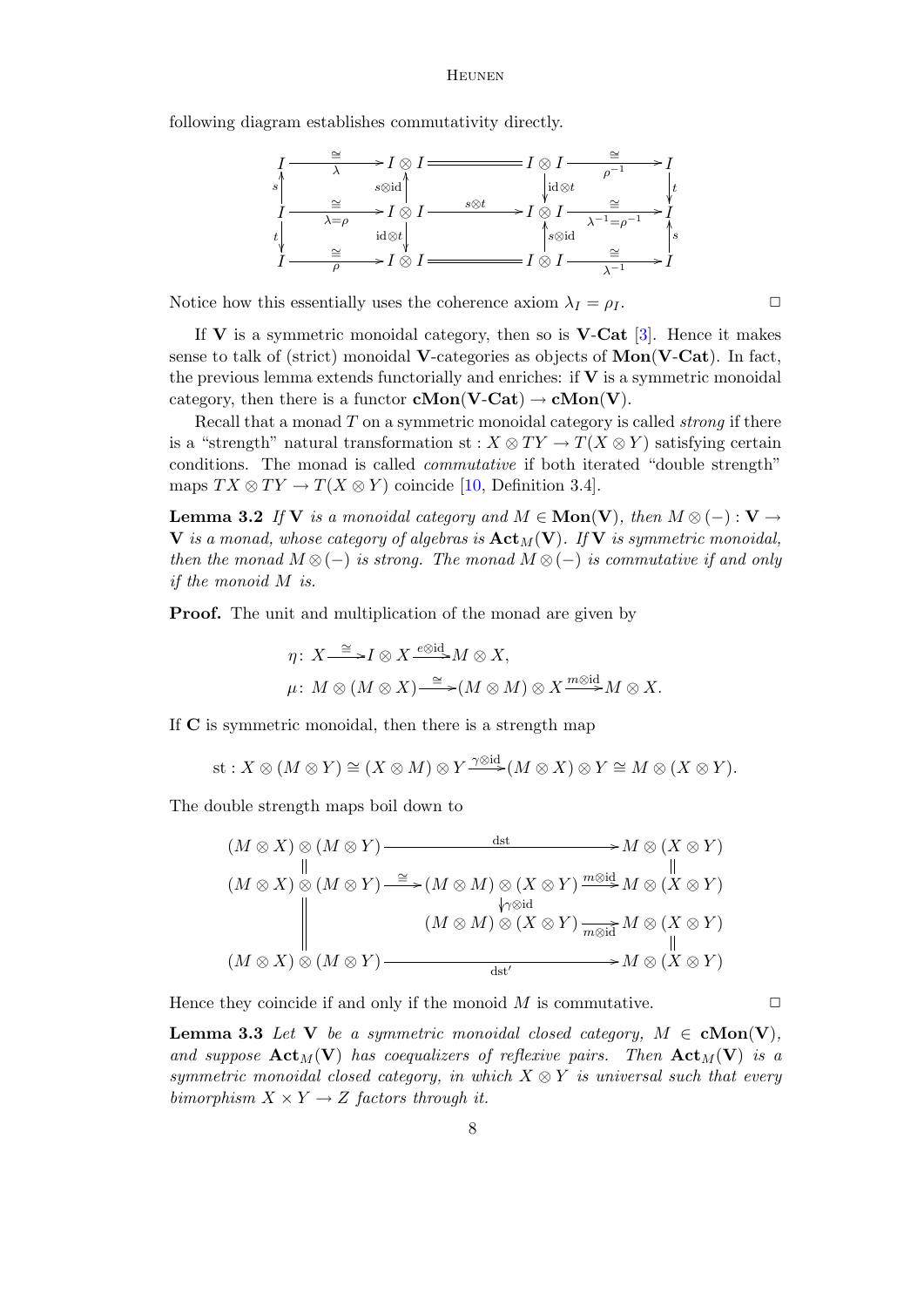Proof. Apply [\[10,](#page-13-8) Lemma 5.3]. The resulting tensor product structure is such that there are universal bimorphisms  $[10, \text{Lemma } 5.1]$  $[10, \text{Lemma } 5.1]$ .

A special case of the previous lemma is  $V = Set$ . In this case  $Act_M(V)$  has coequalizers of reflexive pairs since it is in fact a topos. For  $X, Y \in \textbf{Act}_{M}(\textbf{Set}),$ the tensor product  $X \otimes Y$  is given explicitly by  $X \times Y / \sim$ , where  $\sim$  is the least equivalence relation determined by  $(m \cdot x, y) \sim (x, m \cdot y)$ , with action given by  $m \cdot [x, y] = [m \cdot x, y] = [x, m \cdot y].$ 

There is more structure behind the previous lemma than stated there. In fact, since  $V \mapsto M \otimes V$  is the free functor  $\mathbf{V} \to \mathbf{Act}_M(\mathbf{V})$ , it is a morphism of symmetric monoidal categories, *i.e.* it preserves the symmetric monoidal structure  $4$ . In particular, there is an isomorphism  $I_{\text{Act}_M(V)} \cong M \otimes I_V$  of (commutative) monoids. In case  $V = Set$  and  $M = C(I, I)$  this shows that the monoidal structure on V provided by Lemma [3.3](#page-7-0) and that on C have 'the same scalars'.

Note 1 From now on, we will assume that the symmetric monoidal category  $V$ is such that  $\mathbf{Act}_{\mathbf{C}(I,I)}(\mathbf{V})$  has coequalizers of reflexive pairs. This ensures that  $\mathbf{Act}_{\mathbf{C}(I,I)}(\mathbf{V})$  is again a symmetric monoidal category, and hence it makes sense to talk about enrichment over it. We will only use this technical assumption for this reason.

A common scenario in which the above assumption is fulfilled is when  $V$  is a symmetric monoidal closed category that has coequalizers of reflexive pairs, like in the situation  $V = Set$  above. (In fact, it suffices if  $C(I, I) \otimes (-)$  has a right adjoint.)

Now that we have developed a monoidal structure on  $\mathbf{Act}_{\mathbf{C}(I,I)}(\mathbf{Set})$  that is universal for bimorphisms, we can use the scalar multiplication action as an enrichment. The following theorem summarizes this main insight.

**Theorem 3.4** Every locally small symmetric monoidal category  $C$  is enriched over the symmetric monoidal closed category  $\mathbf{V} = \mathbf{Act}_{\mathbf{C}(I,I)}(\mathbf{Set})$ , in such a way that  $I_{\mathbf{V}} \cong \mathbf{C}(I,I).$ 

**Proof.** Put the homobject  $\mathbf{C}(X,Y) \in \textbf{Act}_{\mathbf{C}(I,I)}(\mathbf{Set})$  to be the set  $\mathbf{C}(X,Y)$  with the action  $\alpha : \mathbf{C}(X, Y) \times \mathbf{C}(I, I) \to \mathbf{C}(X, Y)$  on it given by scalar multiplication as  $\alpha(f, s) = s \bullet f$ . The composition morphism  $\mathbf{C}(X, Y) \otimes \mathbf{C}(Y, Z) \to \mathbf{C}(X, Z)$  is now the unique one through which the bimorphism  $\mathbf{C}(X, Y) \times \mathbf{C}(Y, Z) \to \mathbf{C}(X, Z)$ , determined by  $(f, g) \mapsto g \circ f$ , factors; this is a morphism in  $\text{Act}_{\text{C}(I,I)}(\text{Set})$ . The identity morphism  $1 \to \mathbf{C}(X,X)$  is given by  $* \mapsto id_X$ ; this is also a morphism in  $\text{Act}_{\text{C}(I,I)}(\text{Set})$  since 1 carries the trivial action. One easily verifies that these satisfy the requirements of an enriched category.  $\Box$ 

Whereas the previous theorem covers the case of Set-enriched categories, the following theorem gives the general construction. It incorporates functoriality; but for that we first need to get rid of the indexing monoid M in  $\text{Act}_{M}(V)$ . We denote by  $\mathbf{Act}(\mathbf{V})$  the Grothendieck completion  $\int_{M \in \mathbf{cMon}(\mathbf{V})} \mathbf{Act}_{M}(\mathbf{V})$  of the indexed category **cMon**(V)<sup>op</sup>  $\to$  **Cat**. Explicitly, **Act**(V) has as objects pairs  $(M, \alpha)$  with  $M \in \text{cMon}(V)$  and  $\alpha \in \text{Act}_{M}(V)$ . Morphisms from  $(M, \alpha : M \otimes X \to X)$  to  $(N, \beta : N \otimes Y \to Y)$  in  $\text{Act}(V)$  are pairs of morphisms  $f : M \to N$  and  $q : X \to Y$ 

<span id="page-8-0"></span><sup>&</sup>lt;sup>4</sup> If moreover **V** is a topos, it is also a geometric morphism of toposes  $[16]$ .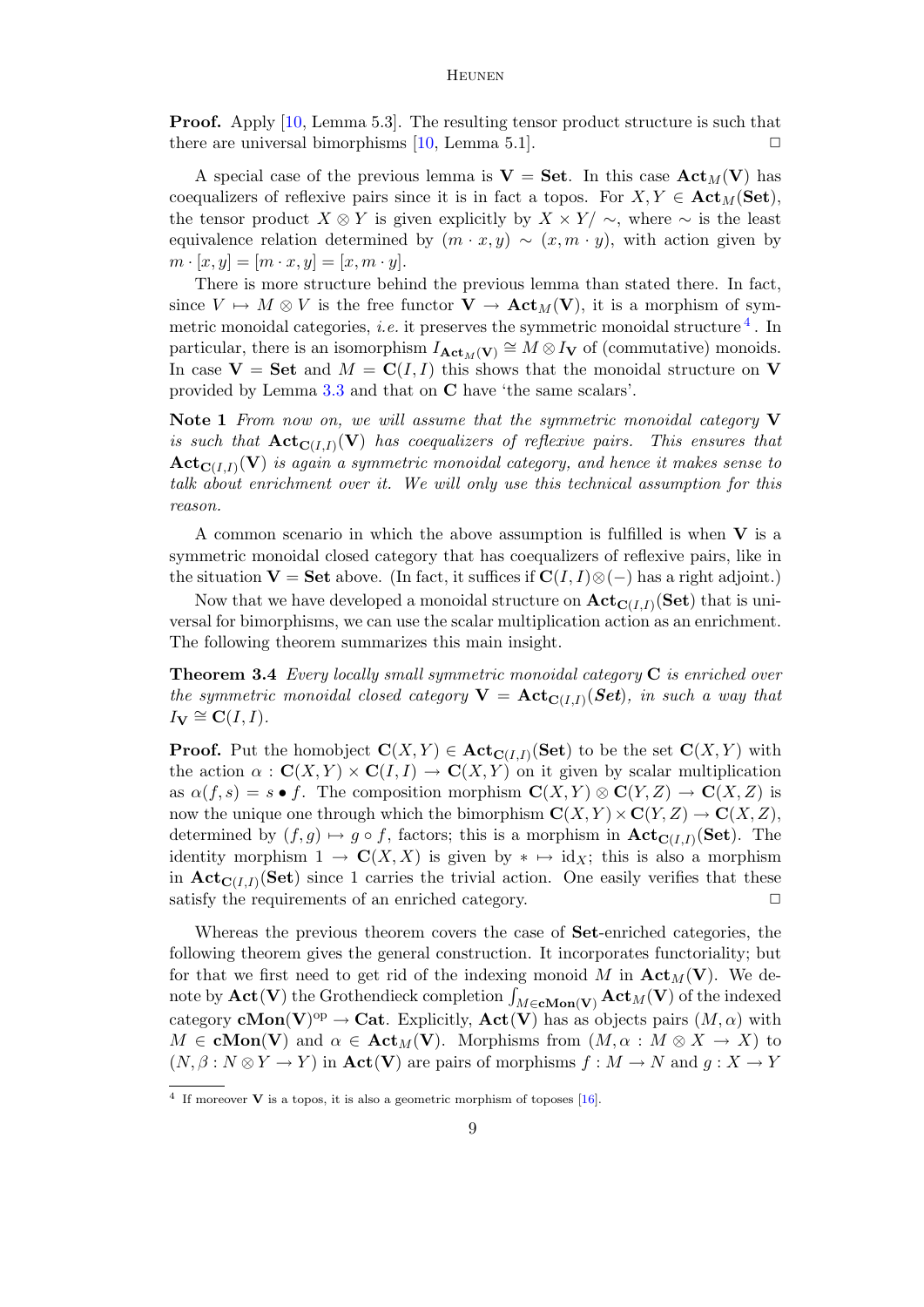satisfying  $\beta \circ (f \otimes q) = q \circ \alpha$  [\[8\]](#page-13-12). If **V** is symmetric monoidal, then so is  $Act(V)$ . whence it makes sense to talk of  $(Act(V))$ -enriched categories.

**Theorem 3.5** Let  $V$  be a symmetric monoidal category. There is a functor

$$
(-)^{\otimes} : \mathbf{cMon}(\mathbf{V} \text{-}\mathbf{\textit{Cat}}) \longrightarrow (\mathbf{Act}(\mathbf{V})) \text{-}\mathbf{\textit{Cat}}.
$$

**Proof.** We first describe how  $(-)^{\otimes}$  works on objects. Let  $C \in \mathbf{cMon}(V\text{-}\mathbf{Cat})$ . This means that  $C$  is a V-enriched category, and hence comes equipped with e.g. morphisms  $i_X : I_V \to \mathbf{C}(X, X)$ . Furthermore, it means that there is a V-functor  $\otimes_{\mathbf{C}}$ ; explicitly, we are given a morphism  $\otimes_{\mathbf{C}} : |\mathbf{C}| \times |\mathbf{C}| \to |\mathbf{C}|$  in **Set**, and a morphism  $\otimes_{\mathbf{C}} : \mathbf{C}(X,X') \otimes_{\mathbf{V}} \mathbf{C}(Y,Y') \to \mathbf{C}(X \otimes_{\mathbf{C}} X', Y \otimes_{\mathbf{C}} Y')$  in V. Finally, it means we are given an object  $I_{\mathbf{C}} \in |\mathbf{C}|$ . These data satisfy the (strict) monoid requirements, like  $I_{\mathbf{C}} \otimes_{\mathbf{C}} X = X$ .

The objects of the V-enriched category  $C$  and the  $Act(V)$ -enriched category  $\mathbb{C}^{\otimes}$  are the same:  $|\mathbb{C}^{\otimes}| = |\mathbb{C}|$ . The homobjects are determined by the action of scalar multiplication, *i.e.*  $\mathbb{C}^{\otimes}(X, Y)$  is the action

$$
\mathbf{C}(I,I) \otimes_{\mathbf{V}} \mathbf{C}(X,Y) \xrightarrow{\otimes_{\mathbf{C}}} \mathbf{C}(I \otimes_{\mathbf{C}} X, I \otimes_{\mathbf{C}} Y) = \mathbf{C}(X,Y).
$$

The identity on  $X$  is the morphism

$$
\mathbf{C}(I,I) \stackrel{\cong}{\longrightarrow} \mathbf{C}(I,I) \otimes I_{\mathbf{V}} \stackrel{\mathrm{id} \otimes i_{X}}{\longrightarrow} \mathbf{C}(I,I) \otimes \mathbf{C}(X,X) \stackrel{\otimes \mathbf{C}}{\longrightarrow} \mathbf{C}(X,X)
$$

in V. It is a morphism of actions  $I_{\text{Act}_{\mathbf{C}(I,I)}(\mathbf{V})} \to \mathbf{C}^{\otimes}(X,X)$  since  $I_{\text{Act}_M(\mathbf{V})}$  is the action  $M \otimes M \longrightarrow M$ . An involved but straightforward calculation, that uses the structure of the tensor product in  $\text{Act}_M(V)$ , now shows that these data in fact provide an enrichment.

We now turn to the action of  $(-)^\otimes$  on morphisms. Let F be a morphism  $\mathbf{C} \to \mathbf{D}$ in **cMon(V-Cat**). Define its image  $F^{\otimes}$  to work on objects  $X \in \mathbb{C}^{\otimes}$  as  $F^{\otimes}(X) =$  $F(X)$ . It also works on morphisms as  $F \longrightarrow \text{since } F$  is a '(strict) monoidal **V**-functor', it is automatically a (scalar multiplication) action morphism.

$$
\mathbf{C}(I,I) \otimes_{\mathbf{V}} \mathbf{C}(X,Y) \xrightarrow{\otimes_{\mathbf{C}}} \mathbf{C}(I \otimes_{\mathbf{C}} X, I \otimes_{\mathbf{C}} Y) \xrightarrow{F_{II} \otimes_{\mathbf{V}} F_{XY}} \mathbf{C}(X,Y)
$$
\n
$$
\downarrow F_{XY} \qquad \qquad \downarrow F_{XY}
$$
\n
$$
\mathbf{D}(I,I) \otimes_{\mathbf{V}} \mathbf{D}(FX, FY) \xrightarrow{\otimes_{\mathbf{D}}} \mathbf{D}(I \otimes_{\mathbf{D}} FX, I \otimes_{\mathbf{D}} FY) \xrightarrow{\cong} \mathbf{D}(FX, FY)
$$

That is,  $F_{XY}^{\otimes}$  is indeed a morphism in  $\text{Act}(V)$ .

The extension of enrichment in the previous theorem is initial, in the sense that the 'forgetful' functor  $\mathbf{C}(I, -) : \mathbf{C} \to \mathbf{V}$  of any symmetric monoidal V-enriched category C factors through it, as in the following commutative diagram of monoidal functors.

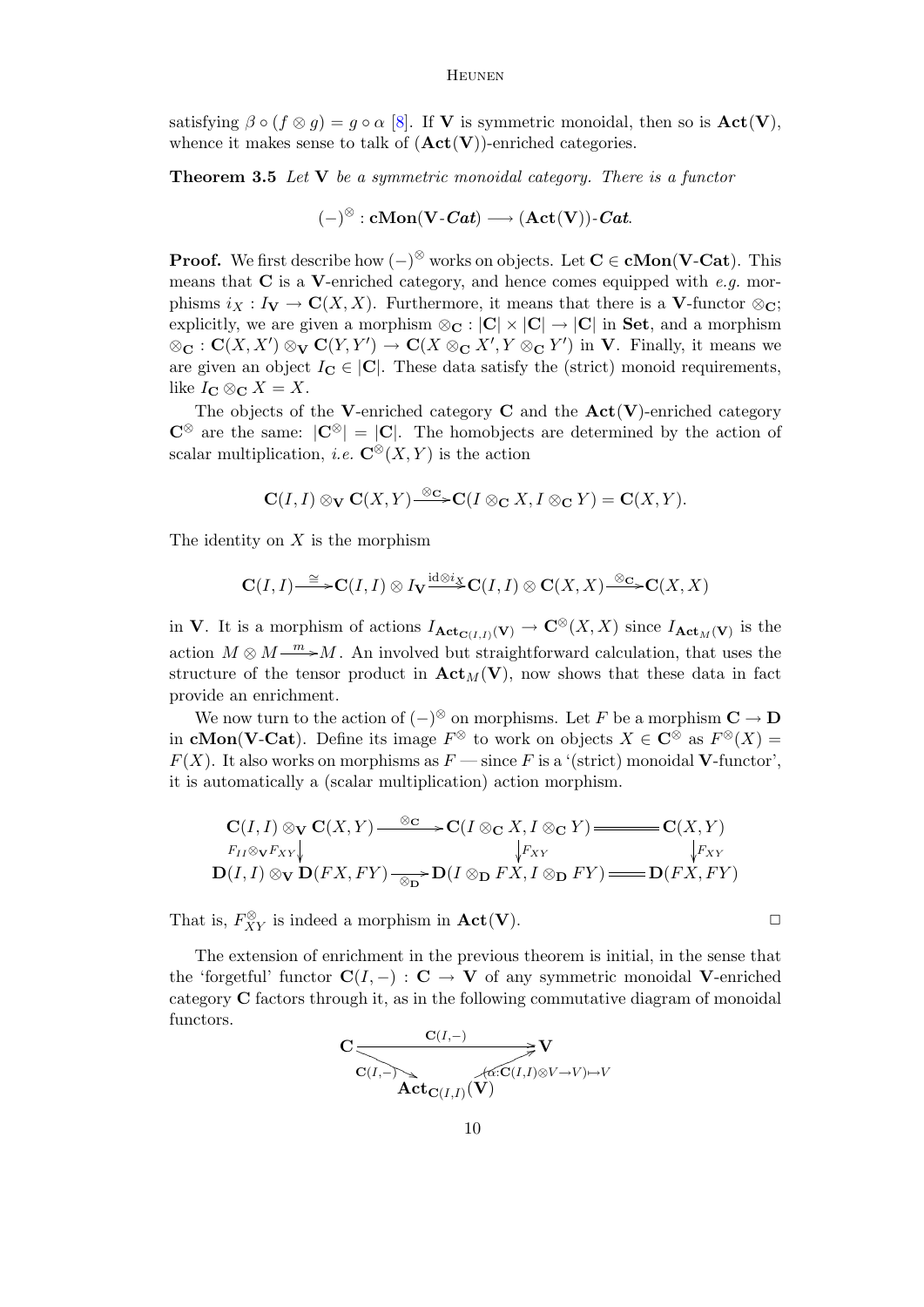### <span id="page-10-0"></span>4 Semimodule enrichment

This section considers the situation arising from a monoidal V-category with finite biproducts. By the previous two sections, we know that such a category can be seen both as a  $cMon(V)$ -category and as an  $Act(V)$ -category. Using the correct distributivity we will show that it can in fact be seen as a category enriched over semimodules.

When we say 'a monoidal V-category C with finite biproducts', we mean  $C \in$ cMon(BP(V-Cat)).<sup>[5](#page-10-1)</sup> After all, even if  $V =$  Set the tensor product distributes over the biproduct by

$$
\tau = \langle \mathrm{id} \otimes \pi_1, \mathrm{id} \otimes \pi_2 \rangle : X \otimes (Y \oplus Z) \xrightarrow{\cong} (X \otimes Y) \oplus (X \otimes Z),
$$
  

$$
\tau^{-1} = [\mathrm{id} \otimes \kappa_1, \mathrm{id} \otimes \kappa_2],
$$

but the biproduct rarely distributes over the tensor product, so that considering  $BP(cMon(V-Cat))$  is not so sensible. This resonates well with the observation in the introduction that  $cSRng(Set)$  equals  $cMon(CMon(Set))$ , where the multiplicative structure distributes over the additive structure. The stock example is the category of complex vector spaces and linear functions, in which one can multiply (tensor) and add (direct sum) objects as well as morphisms.

A first sign of this distributivity is seen when reconsidering Lemma [3.1](#page-6-1) in a monoidal V-category that moreover has finite biproducts. Then  $C(I, I)$  is not just a monoid, but in fact a commutative semiring.

Corollary 4.1 Let V be a symmetric monoidal category. There is a functor

 $cMon(BP(V-Cat)) \longrightarrow cSRng(V).$ 

**Proof.** It acts on objects by sending  $(C, \otimes, I, \oplus, 0)$  to  $C(I, I)$ . We already saw that  $(C(I, I), \bullet, id_I)$  is a monoid, and that  $(C(I, I), +, 0)$  is a commutative monoid. Hence it suffices to verify distributivity and annihilation. We only consider the case  $V = Set$ , which enriches easily, so that the diagrams are clearer. Distributivity is established by the following commutative diagram.



<span id="page-10-1"></span><sup>5</sup> This automatically takes care of coherence in the not-necessarily strict case [\[14\]](#page-13-13). See also footnote [3.](#page-3-1)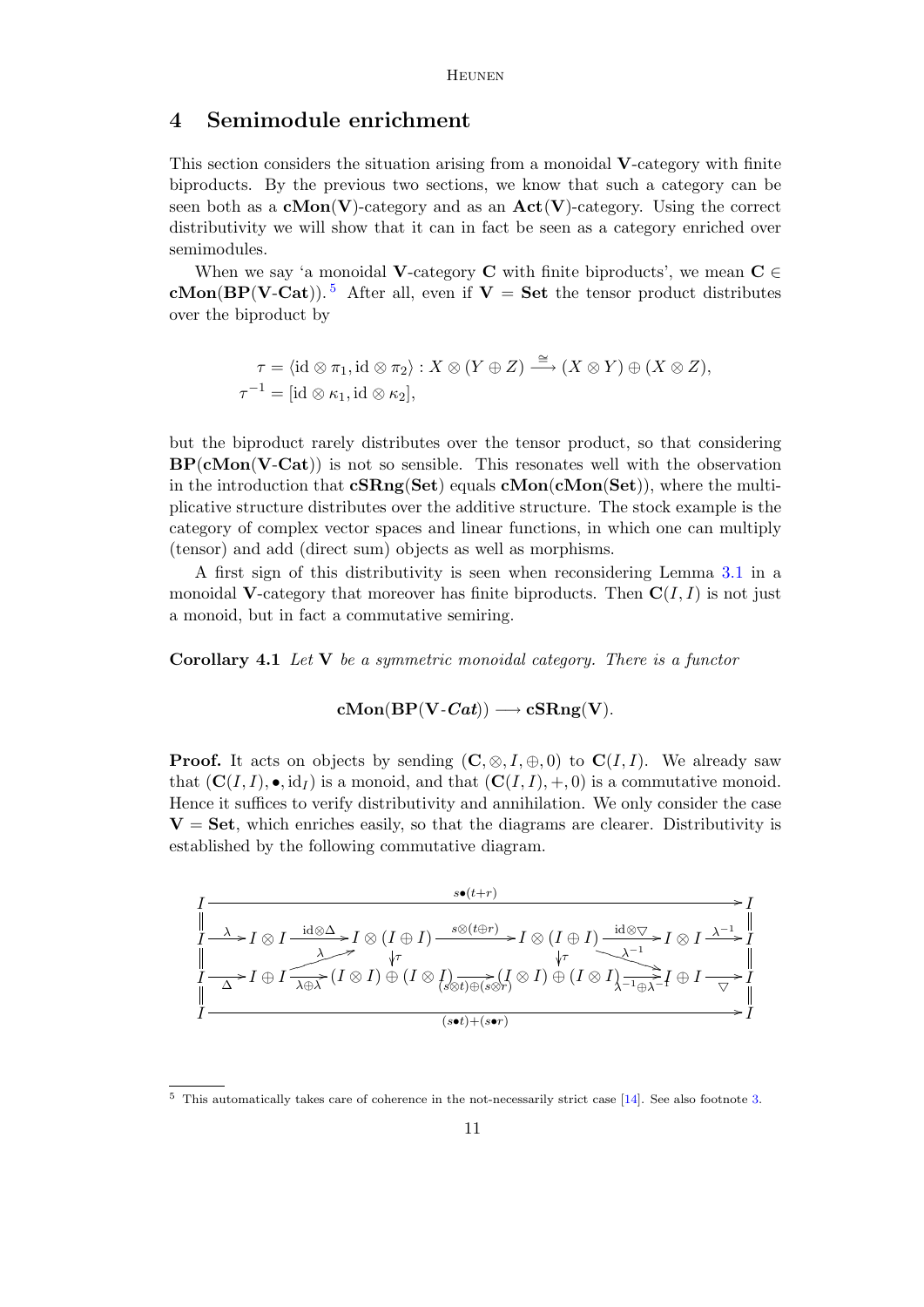Annihilation is shown as follows.



So indeed  $C(I, I) \in \mathbf{cSRng}(V)$ . Because a morphism in  $\mathbf{cMon}(BP(V\text{-}\mathrm{Cat}))$  is a V-functor that preserves both the monoidal structure and the biproduct, and a morphism in  $cSRng(V) = cMon(cMon(V))$  is a morphism that respects  $\bullet$ , 1, + and 0, the above assignment is functorial.  $\Box$ 

Let us denote by  $\text{SMod}(V) = \text{Act}(\text{cMon}(V))$  the category of semimodules over an arbitrary semiring in  $V$ . (In particular,  $\mathbf{SMod}(V)$  is symmetric monoidal; in case  $V = Set$ , the induced monoidal structure coincides with that given by extension-of-scalars [\[17\]](#page-13-14).)

Corollary 4.2 Let V be a symmetric monoidal category. There is a functor

 $(-)^{\oplus \otimes}: \mathbf{cMon}(\mathbf{BP}(\mathbf{V}\text{-}\mathbf{\textit{Cat}})) \longrightarrow (\mathbf{SMod}(\mathbf{V}))\text{-}\mathbf{\textit{Cat}}.$ 

**Proof.** Notice that  $(-)^\oplus$  is a symmetric monoidal functor. That is, if  $C, D \in$ **cMon(BP(V-Cat))**, then  $(C \otimes D)^{\oplus} \cong C^{\oplus} \otimes C^{\oplus}$ , where the tensor product is that of **V**-categories. Moreover,  $\mathbf{1}^{\oplus} = \mathbf{1}$  [\[11](#page-13-6)[,3\]](#page-13-10). Hence  $(-)^{\oplus}$  restricts to  $\mathbf{cMon}((-\)^{\oplus})$ :  $cMon(BP(V-Cat)) \rightarrow cMon((cMon(V))-Cat)$ . The desired functor is then the composition  $(-)^{\oplus \otimes} = (-)^{\otimes} \circ \mathbf{cMon}((-)$  $\oplus$ ).

If we combine all the functors so far with forgetful ones, we can summarize the entire article (so far) in the following diagram, generalizing diagram [\(5\)](#page-3-3) from Set to V.



### <span id="page-11-0"></span>5 Compactness and dimension

Categories with tensor products and biproducts have lately been studied as semantical models of quantum computation [\[2\]](#page-13-15). Especially compact objects in such categories play an important role. An object  $X$  of a symmetric monoidal category  $C$ is called *compact* when there are an object  $X^* \in \mathbf{C}$  and morphisms  $\eta: I \to X^* \otimes X$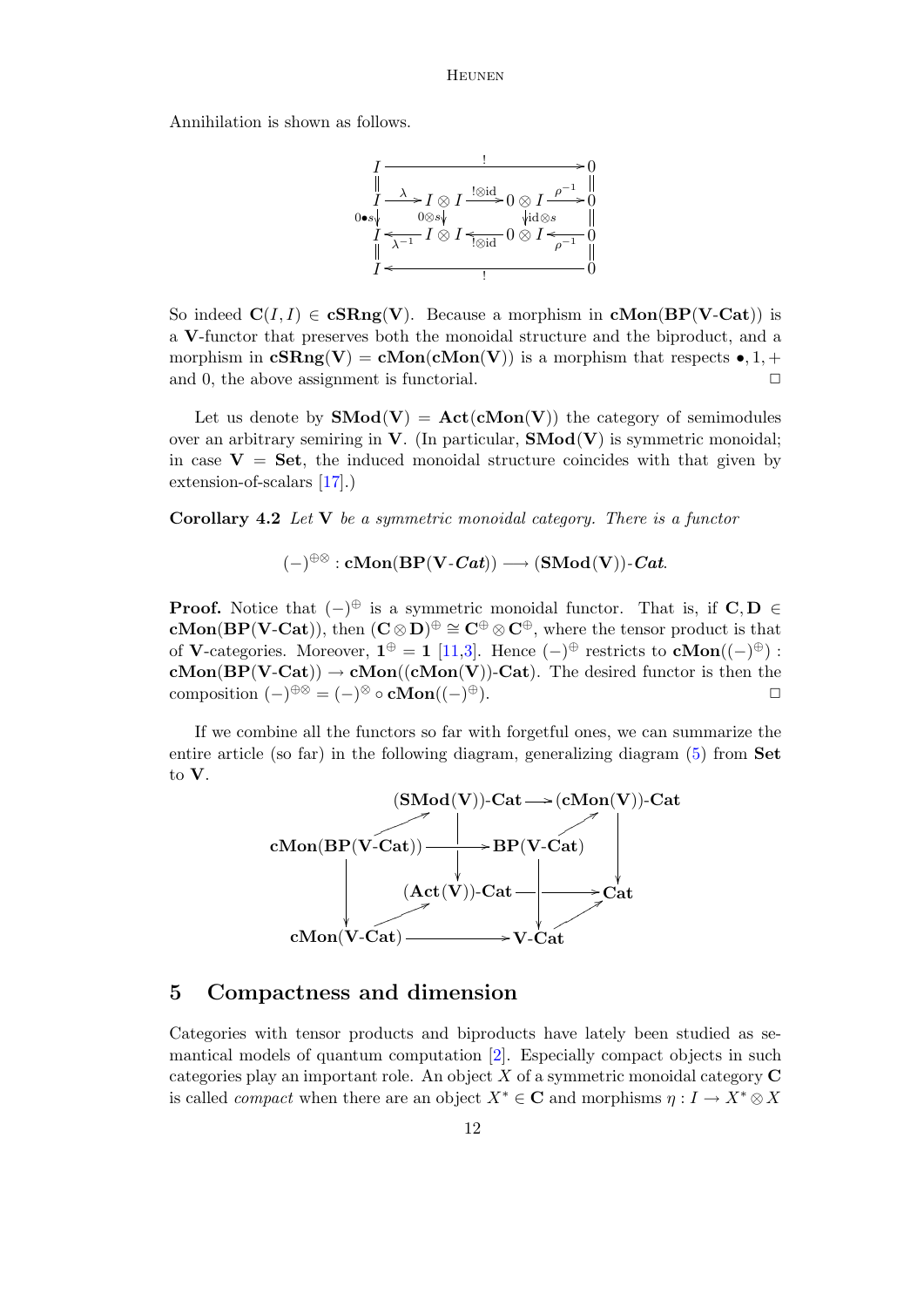and  $\varepsilon$  :  $X \otimes X^* \to I$  that make the following diagrams commute.

<span id="page-12-0"></span>
$$
X \stackrel{\cong}{\to} X \otimes I \stackrel{\text{id} \otimes \eta}{\to} X \otimes (X^* \otimes X) \qquad X^* \stackrel{\cong}{\to} I \otimes X^* \stackrel{\eta \otimes \text{id}}{\to} (X^* \otimes X) \otimes X^* \parallel \qquad \qquad \parallel \qquad \qquad \parallel \qquad \qquad \parallel X \leq I \otimes X \leq \text{Siid}(X \otimes X^*) \otimes X \qquad X^* \leq X^* \otimes I \leq \text{Li} \otimes \eta X^* \otimes (X \otimes X^*)
$$
\n(6)

Compact objects 'behave finite-dimensionally'. Indeed, in the prime example categories of complex vector spaces or Hilbert spaces, the compact objects are precisely the finite-dimensional ones. Our semimodule enrichment now puts us in a position to make this intuition precise.

Recall that an S-semimodule is called *free* if it is of the form  $S^X$  for some  $X \in$  Set, with pointwise operations; the cardinality of X is its *dimension*. A semimodule is called projective if it is a retract of a free one [\[7\]](#page-13-2). If it is a retract of a finite-dimensional free semimodule, it is projective of finite type.

**Lemma 5.1** Let  $S \in \mathbf{SRng}$ . If M is a compact object in  $\mathbf{SMod}_S$ , then it is projective of finite type.

**Proof.** [\[9,](#page-13-16) Lemma 1.3] **SMod**<sub>S</sub> is closed and hence enriched over itself. So if M is compact, then there is an isomorphism  $a : \mathbf{SMod}_S(M, M) \to M \otimes \mathbf{SMod}_S(M, S)$ in **SMod**<sub>S</sub>. Say  $a(\text{id}_M) = \sum_{i=1}^n m_i \otimes \varphi^i$  for  $m_i \in M$  and  $\varphi^i : M \to S$  and  $i = 1, \ldots, n$ . Define  $f : M \to S^n$  by  $f(m) = (\varphi^1(m), \ldots, \varphi^n(m))$ , and  $g : S^n \to M$ by  $g(r_1,...,r_n) = \sum_{i=1}^n m_i r_i$ . Diagram [\(6\)](#page-12-0) then yields that  $\sum_{i=1}^n m_i \varphi^i(m) = m$  for all  $m \in M$ , whence  $g \circ f = id_M$ .

Let **C** be a locally small symmetric monoidal category with finite biproducts. One easily shows that the 'forgetful' functor  $\mathbf{C}(I,-): \mathbf{C} \to \mathbf{SMod}_{\mathbf{C}(I,I)}$  is monoidal, that is, there is a natural transformation with components  $\mathbf{C}(I, X) \otimes \mathbf{C}(I, Y) \rightarrow$  $\mathbf{C}(I, X \otimes Y)$ . If it is moreover a natural isomorphism, it preserves compact objects. This is the case when the tensor product resembles the usual algebraic one used in standard quantum physics to model entanglement. Combining this with the previous lemma gives us the following precise version of the intuition that compact objects are 'finite-dimensional' in the standard setting.

**Corollary 5.2** If X is a compact object in a locally small symmetric monoidal category C with finite biproducts, and  $\mathbf{C}(I,-): \mathbf{C} \to \mathbf{SMod}_{\mathbf{C}(I,I)}$  is strong monoidal, then  $C(I, X)$  is a projective semimodule of finite type.

### 6 Future work

The fact that symmetric monoidal categories with biproducts are enriched over semimodules is a first step towards a representation theorem for categories that are Abelian except for an absence of subtraction. We intend to formulate the properties required of such categories to replace the well-behavedness of mono's, kernels, epi's and cokernels, and subsequently prove that every such category embeds into a category of semimodules. An interesting matter then is the relationship between Mitchell's scalars and Abramsky's scalars. Finally, such a category that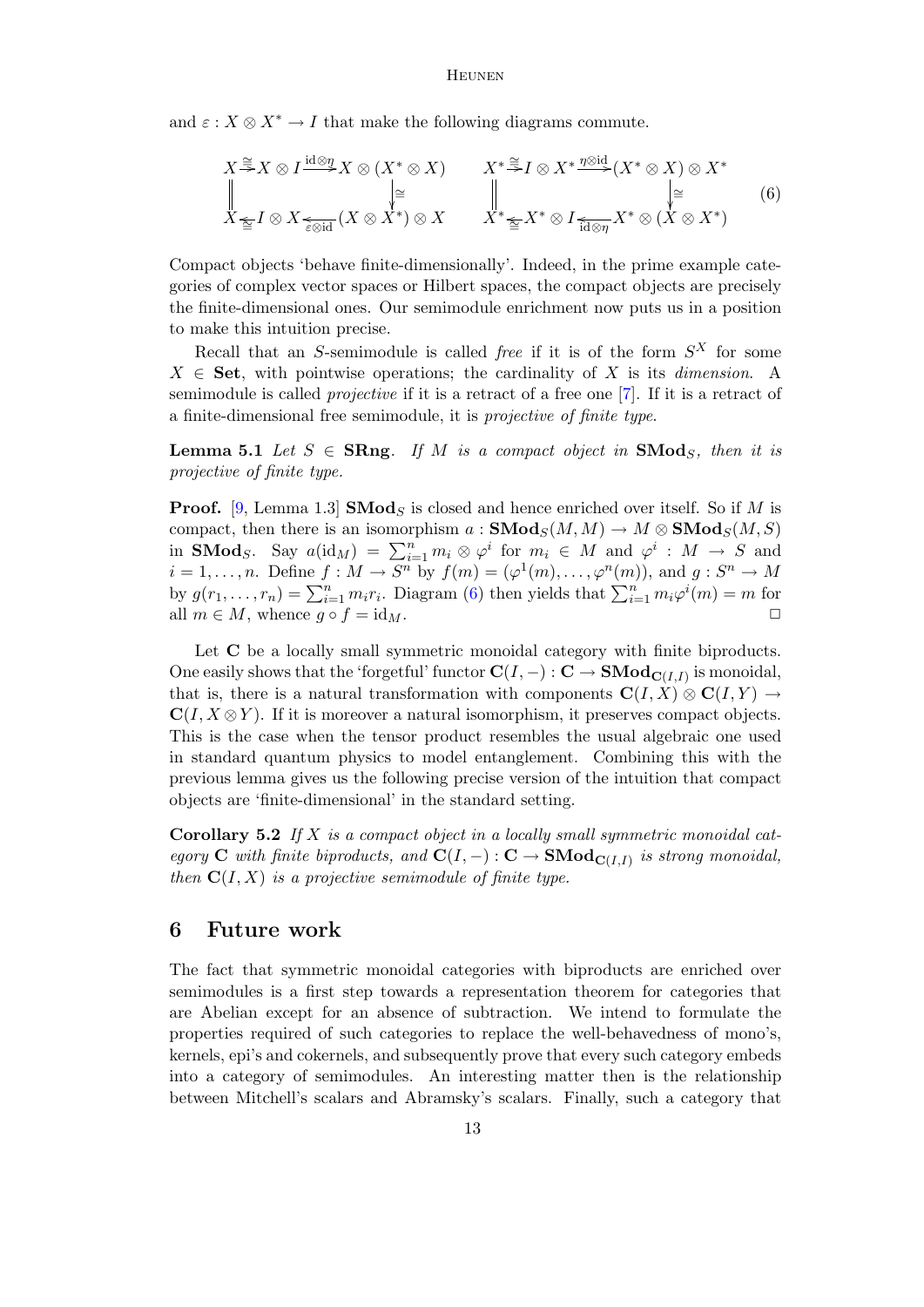### Heunen

moreover has a dagger (see [\[2\]](#page-13-15)) could hopefully embed into a category of inner product semimodules.

# Acknowledgement

This work evolved from the elementary observation  $\mathbf{cSRng} = \mathbf{cMon}(\mathbf{cMon})$  that is due to Bart Jacobs, who moreover made helpful suggestions.

# References

- <span id="page-13-1"></span>[1] Abramsky, S., Abstract scalars, loops, and free traced and strongly compact closed categories, in: Proceedings of CALCO 2005, Lecture Notes in Computer Science 3629 (2005), pp. 1–31.
- <span id="page-13-15"></span>[2] Abramsky, S. and B. Coecke, A categorical semantics of quantum protocols, in: Proceedings of the 19th IEEE conference on Logic in Computer Science (2004), pp. 415–425.
- <span id="page-13-10"></span>[3] Borceux, F., "Handbook of Categorical Algebra, volume 2," Cambridge University Press, 1994.
- <span id="page-13-17"></span>[4] Eckmann, B. and P. Hilton, Group-like structures in categories, Mathematische Annalen 145 (1962), pp. 227–255.
- <span id="page-13-5"></span>[5] Fiore, M. P., Differential structure in models of multiplicative biadditive intuitionistic linear logic, Typed Lambda Calculi and Applications LNCS 4583 (2007), pp. 163–177.
- <span id="page-13-4"></span>[6] Fox, T., Coalgebras and cartesian categories, Communications in Algebra 4 (1976), pp. 665–667.
- <span id="page-13-2"></span>[7] Golan, J. S., "Semirings and their Applications," Kluwer, 1999.
- <span id="page-13-12"></span>[8] Grothendieck, A., "Catégories fibrées et descente (Exposé VI)," Number 224 in Lecture Notes in Mathematics, Springer, 1970, 145–194 pp.
- <span id="page-13-16"></span>[9] Hài, P. H., An embedding theorem for Abelian monoidal categories, Compositio Mathematica 132 (2002), pp. 27–48.
- <span id="page-13-8"></span>[10] Jacobs, B., Semantics of weakening and contraction, Annals of Pure and Applied Logic 69 (1994), pp. 73–106.
- <span id="page-13-6"></span>[11] Kelly, M., "Basic Concepts of Enriched Category Theory," Number London Mathematical Society Lecture Notes in 64, Cambridge University Press, 1982.
- <span id="page-13-9"></span>[12] Kelly, M. and M. L. Laplaza, Coherence for compact closed categories, Journal of Pure and Applied Algebra 19 (1980), pp. 193–213.
- <span id="page-13-7"></span>[13] Kock, A., Monads in symmetric monoidal closed categories, Archiv der Mathematik 21 (1970).
- <span id="page-13-13"></span>[14] Laplaza, M. L., "Coherence in Categories," Lecture Notes in Mathematics 281, Springer, 1972 pp. 29–65.
- <span id="page-13-3"></span>[15] Mac Lane, S., "Categories for the Working Mathematician," Springer, 1978.
- <span id="page-13-11"></span>[16] Mac Lane, S. and I. Moerdijk, "Sheaves in Geometry and Logic," Springer, 1992.
- <span id="page-13-14"></span>[17] Mesablishvili, B., On comonadicity of the extension-of-scalars functors, Journal of Algebra 305 (2006), pp. 1102–1110.
- <span id="page-13-0"></span>[18] Mitchell, B., "Theory of Categories," Academic Press, 1965.